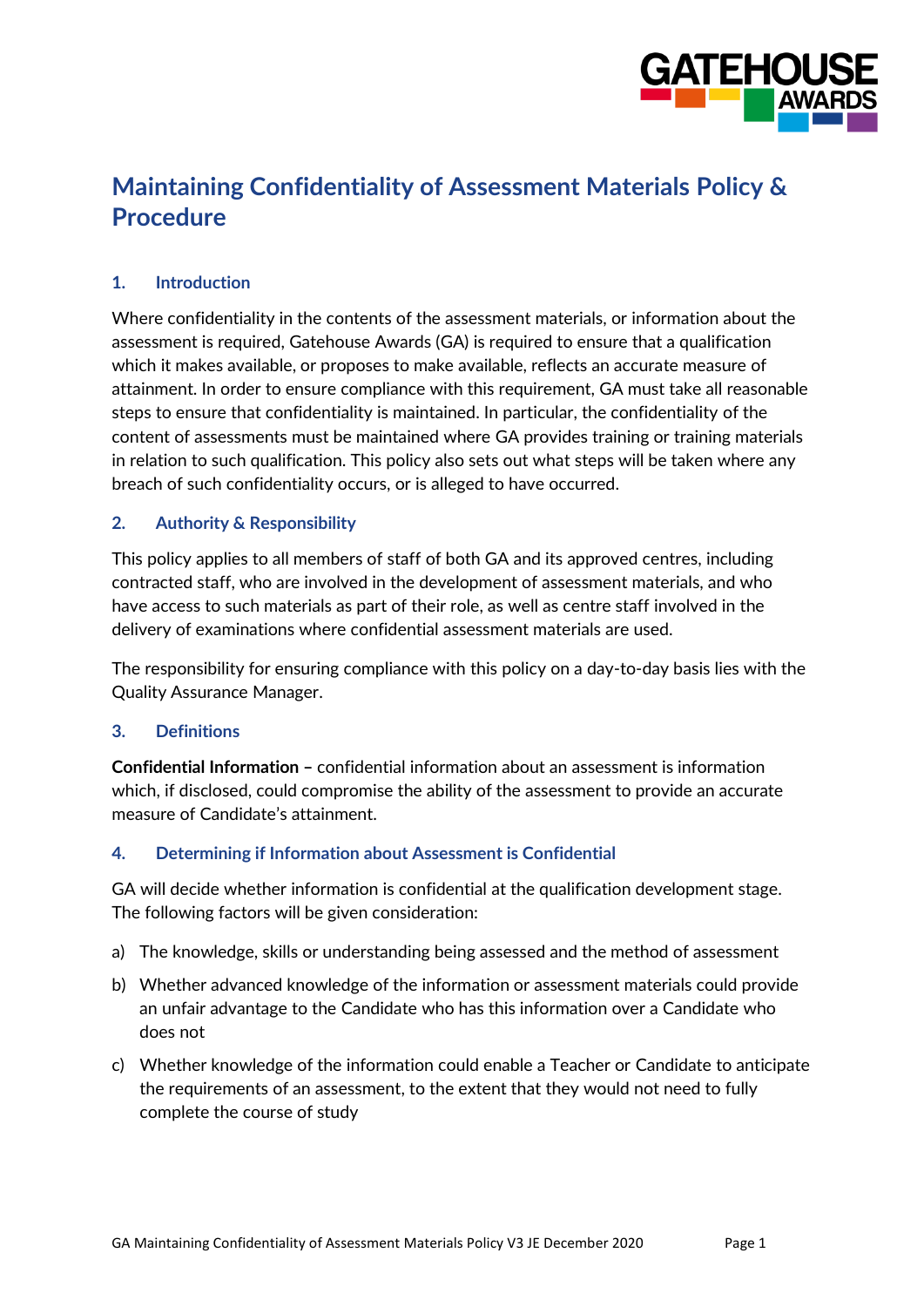

GA will assess the above factors in relation to the particular type of assessment, and decide the extent to which the information is confidential for each assessment to allow for accurate measure of a Candidate's attainment.

### **5. Ensuring Confidentiality of the Assessments and Relevant Information**

In order to reduce the risk of disclosure of confidential information, GA will:

- a) Clearly mark assessment materials which have been determined to be confidential
- b) Restrict access to confidential material to people who need it
- c) Put in place appropriate contractual obligations with employees, contractors and third parties, to protect the confidentiality of the information for the time the information remains confidential. These will require individuals who have had access to confidential information to:
	- maintain confidentiality both during and after their term of employment or engagement
	- understand what may constitute a conflict of interest and declare any such interests
	- notify GA promptly where they are, or have been, involved in the preparation of any resources that relate to a qualification for which they hold confidential information
- d) Offer training for people with access to confidential assessment material on how to maintain confidentiality.
- e) Monitor the content of the training events to assure itself that confidential information about assessments is not shared.
- f) Assess any instances where staff who have access to confidential information regarding assessment might be involved in training events for Teachers

#### **6. Dealing with Suspected Breaches of Confidential Information about Assessment**

All allegations of breaches of confidentiality will be investigated, and as part of the investigation GA will:

- a) make a record of the allegation of the breach
- b) fully document the investigation process
- c) identify and manage the likely impact of the breach, for example by replacing the assessment materials where a breach of confidentiality could impact on the validity of the assessment
- d) where there is a potential adverse effect, inform the Regulator of the breach
- e) take action against those who have breached the confidentiality
- f) take any necessary steps to prevent reoccurrence

Depending on the nature of the breach, the GA Malpractice and Maladministration Policy and Procedure, and / or GA Disciplinary Policy and Procedure will be followed.